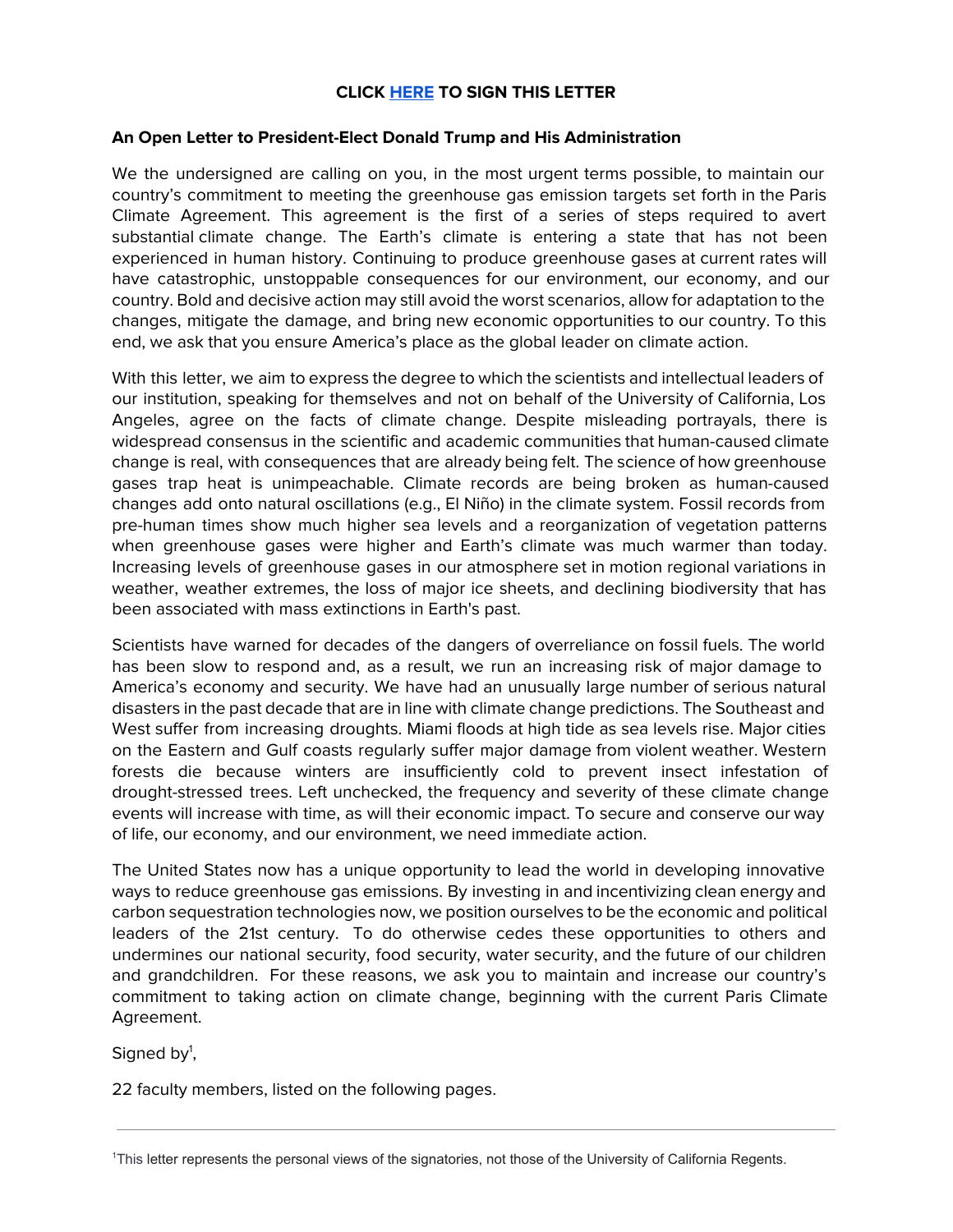## **Astronomy and Astrophysics**

**Robert Michael Rich**, Adjunct Professor

### **Atmospheric and Oceanic Sciences**

 **Jonathan Mitchell**, Associate Professor, Atmospheric and Oceanic Sciences & Earth, Planetary & Space Sciences

**Ulli Seibt**, Associate Professor

### **Chemistry and Biochemistry**

**Catherine F. Clarke**, Professor, Chair

#### **Earth, Planetary, and Space Sciences**

**Bruce Runnegar**, Professor Emerita/Emeritus

 **Vassilis Angelopoulos**, Professor, Earth, Planetary, and Space Sciences & Institute of Geophysics and Planetary Physics

**John Rosenfeld**, Professor Emerita/Emeritus

**Jonathan Aurnou**, Professor

**Raymond V. Ingersoll**, Professor

**Gerald Schubert**, Professor Emerita/Emeritus

 **Aradhna Tripati**, Associate Professor, Earth, Planetary, and Space Sciences & Institute of the Environment and Sustainability

**Kevin McKeegan**, Professor

**Hall, Clarence A.**, Professor Emerita/Emeritus

**Seulgi Moon**, Assistant Professor

**Gilles Peltzer**, Professor

**David Jewitt**, Professor

 **Jean-Luc Margot**, Professor, Chair, Earth, Planetary, and Space Sciences & Physics and Astronomy

# **Physics and Astronomy**

**Mark Morris**, Professor